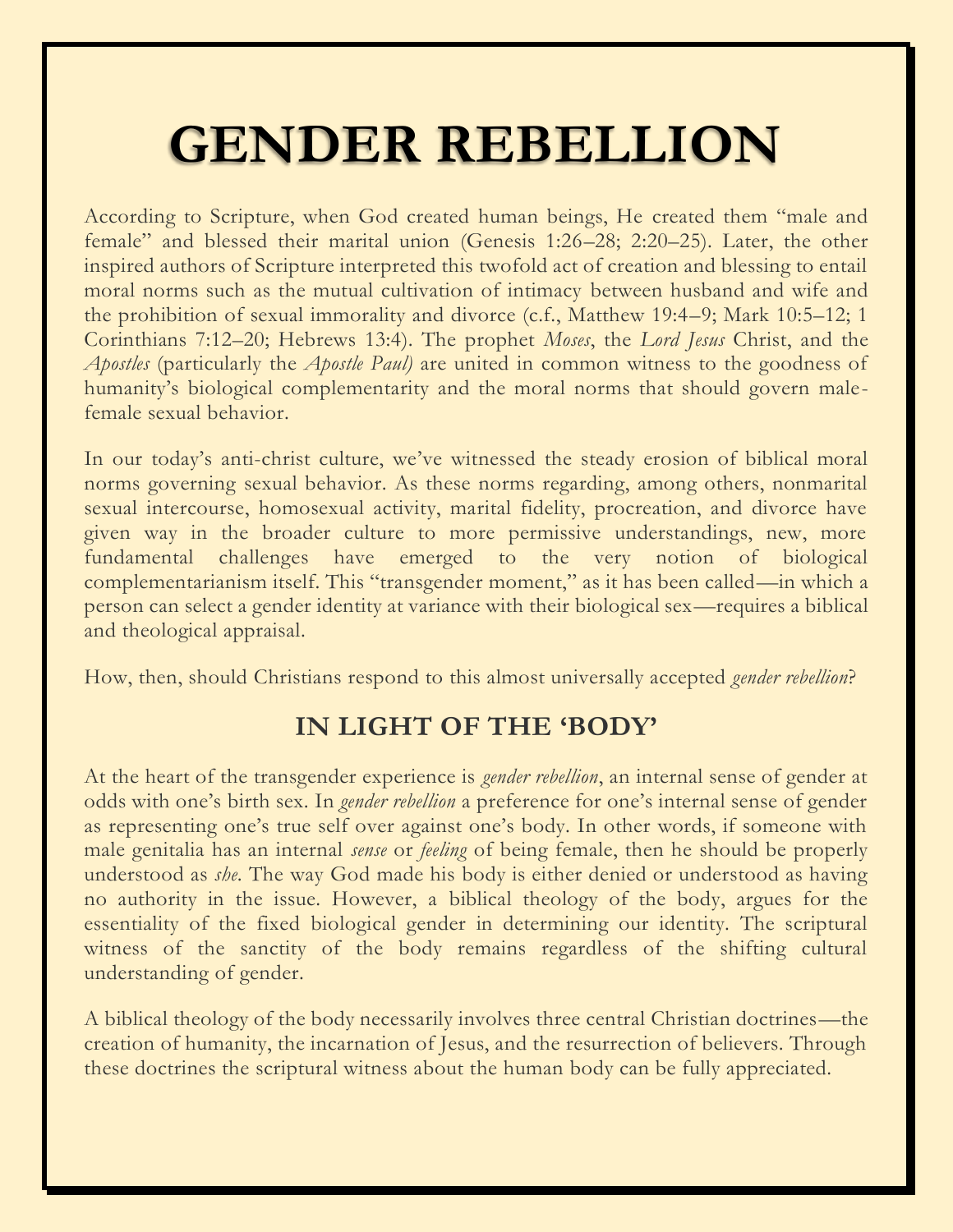Genesis 1:26–31 is the record of God creating, blessing, and commanding humanity as male and female. Humans are created in the "image of God" as male and female. The "image of God" refers at least to the role of humanity over creation as representatives of the authority of God. God's blessing of humanity, like God's other blessings throughout Genesis, pertains to continuance, which in this case, means procreation. If humanity is meant to represent God over the earth, then human beings must fill the earth. Hence, God's first command to humanity is to be fruitful and multiply. Creation as male and female makes human fruitfulness, and by extension the calling to act as God's image, possible.

In all of this, the bodily aspect of maleness and femaleness is paramount. To be female and male makes possible the ability to reproduce sexually. Even after the fall of humanity, reproductive ability remains credited to God who created humans as male and female (Genesis 4:1), as does humanity's ongoing status as creations in God's image (Genesis 5:1– 3; 9:6). God's creation of humanity as male and female is, at least, because God intends for humans to reproduce.

At most, God's intention for humanity to be female and male may be related to human incompleteness apart from a sexually differentiated other. Genesis 2:18–25 describes the initial relationship between woman and man with God's recognition that "it is not good for the man to be alone." The "building" of woman from man leads man to recognize himself as male just as he recognizes her as female. Until verse 23, the Hebrew for "man" is *adam*, related to the Hebrew word for ground, *adamah*. "Man" is formed from the dust of the earth in Genesis 2:7 and is named in relationship to the ground. After the creation of woman, *ishshah*, man is identified for the first time as "*ish,*" for woman, *ishshah,* came out of man, *ish*. Man as male remains incomplete without his biologically sexual other, without whom neither she nor he could be known or know themselves as female and male. As many theologians since at least Karl Barth have noted, God may intend humanity to be in His image as male and female together because it makes humans necessarily relational beings who, not finding completeness apart from each other, also realize their incompleteness apart from God. Our gendered bodies serve as testimonies to our responsibility to live as God's image and to our incompleteness in ourselves individually.

The biblical recognition of two distinct human sexes, female and male, from the creation of humanity as male and female in Genesis 1:26–27, is affirmed by Jesus in Matthew 19:4 and Mark 10:6. The Old Testament also narrates the role that sin plays in corrupting human nature, beginning in Genesis 3. The New Testament affirms this corruption of humanity even to the extent of affecting sexual desires (Romans 1:18–32). There is not one aspect of being human or the human experience that is unaffected by the fallen state of man and *personal sin*, including, but not limited to reason, spirituality, self-identity, and the relations between all aspects of humanity. The relationship with the Creator and the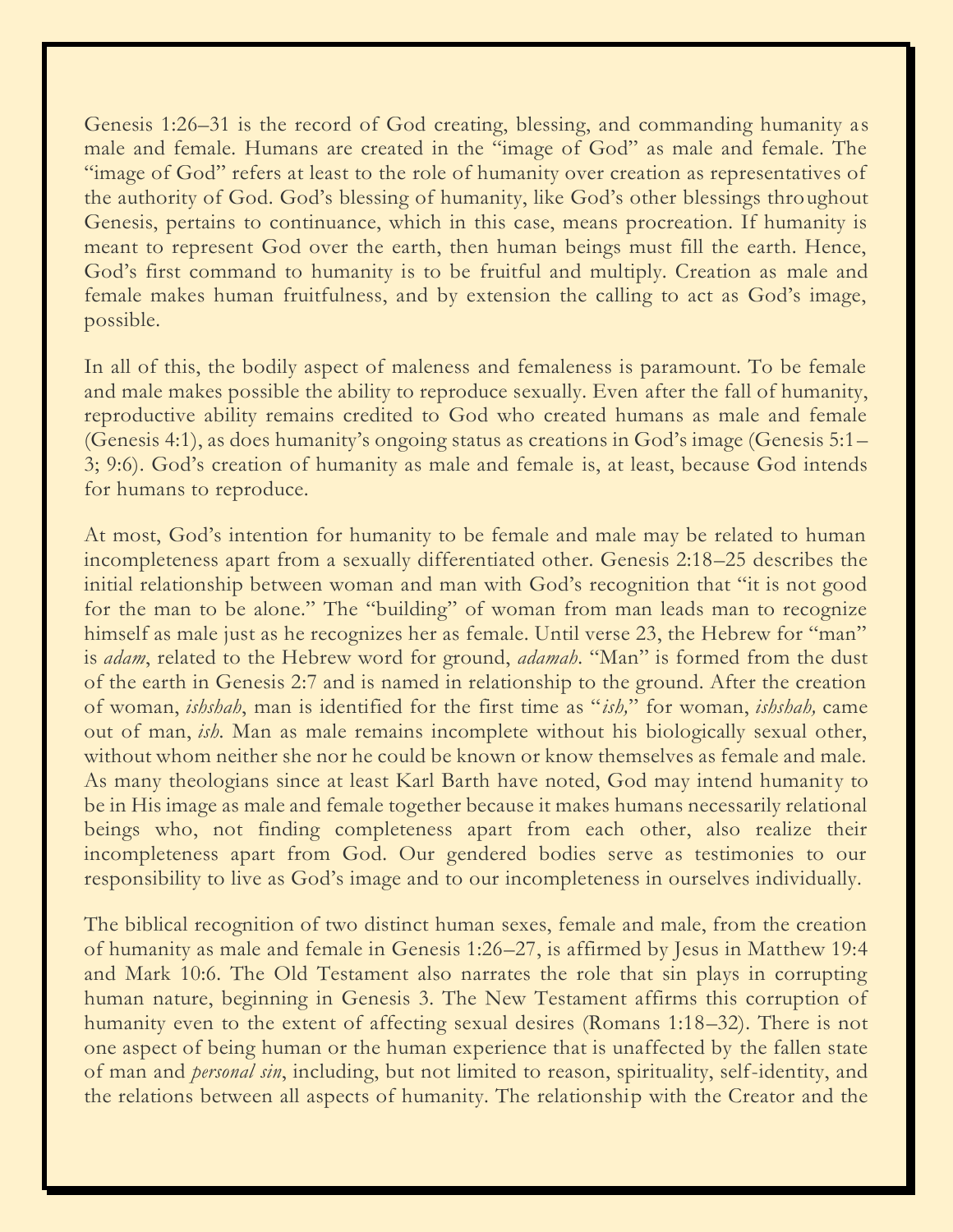rest of creation, including other human beings, is also affected by human sinfulness. Salvation, found in Christ, includes both a deliverance and healing of the effects of sin. Thus, there is no aspect of being human or the human experience should be left unaffected by God's redemption through the atoning work of Christ.

The human body receives no greater honor than in the doctrine of the Incarnation. That the Word of God would become flesh and dwell among humanity (John 1:14) shows that the human body as created by God can embody the presence of God. Jesus was born, lived, and died a fully human life as God in the flesh, yet without sin. His resurrection was a bodily resurrection as a human being, the first-fruits of all those whom God will raise (1 Corinthians 15:20–23).

Jesus lived with all the experience of a human body and all the differentiation a human body possesses in comparison with other human bodies. Jesus grew to a certain height with specific features that made Him identifiable to all who knew Him. He was born with an ancestry that marked Him as Jewish within Israel and the greater Roman world. He had a sexual makeup that identified Him as male. Even the scars on His body, which helped identify Him as the Risen Lord to His followers, remain part of His bodily life after the Resurrection. Jesus experienced all the limitations of a human body, including sleep, hunger, sweat, and pain. While not everything about the body of Jesus is described (His height, weight, complexion, hair color, eye color, etc.), what is described reveals Jesus as a fully embodied human with all that goes with a body, from a genetic heritage to daily hunger.

Jesus remained a fully embodied human being after His resurrection. Jesus is the only concrete example of a final human resurrection. If Jesus rose from the dead with a body that was identifiable, not only as human but as Jesus still bearing the scars of the Crucifixion, then all bodies will be redeemed in the resurrection and still be identifiable. The body then will be continuous with the body now, though made different by the resurrecting power of God.

The full extent of the redemption of fallen humanity, and thus true human identity, is understood in light of the resurrection of the body. The most significant teachings on the resurrection of the body in the New Testament come from the resurrection accounts of the Gospels and 1 Corinthians 15. Both sources highlight the continuity and discontinuity between human bodies before and after the resurrection, but embodiment itself is assured. In Luke 24 and John 20, Jesus must prove that His resurrection is neither the resuscitation of a corpse nor the apparition of a spirit. Jesus shows He is not an apparition by offering His body to be touched by the disciples and by eating in front of them; His scars prove that He is the same Jesus who was crucified (Luke 24:37–43, John 20:20–27). Proof of His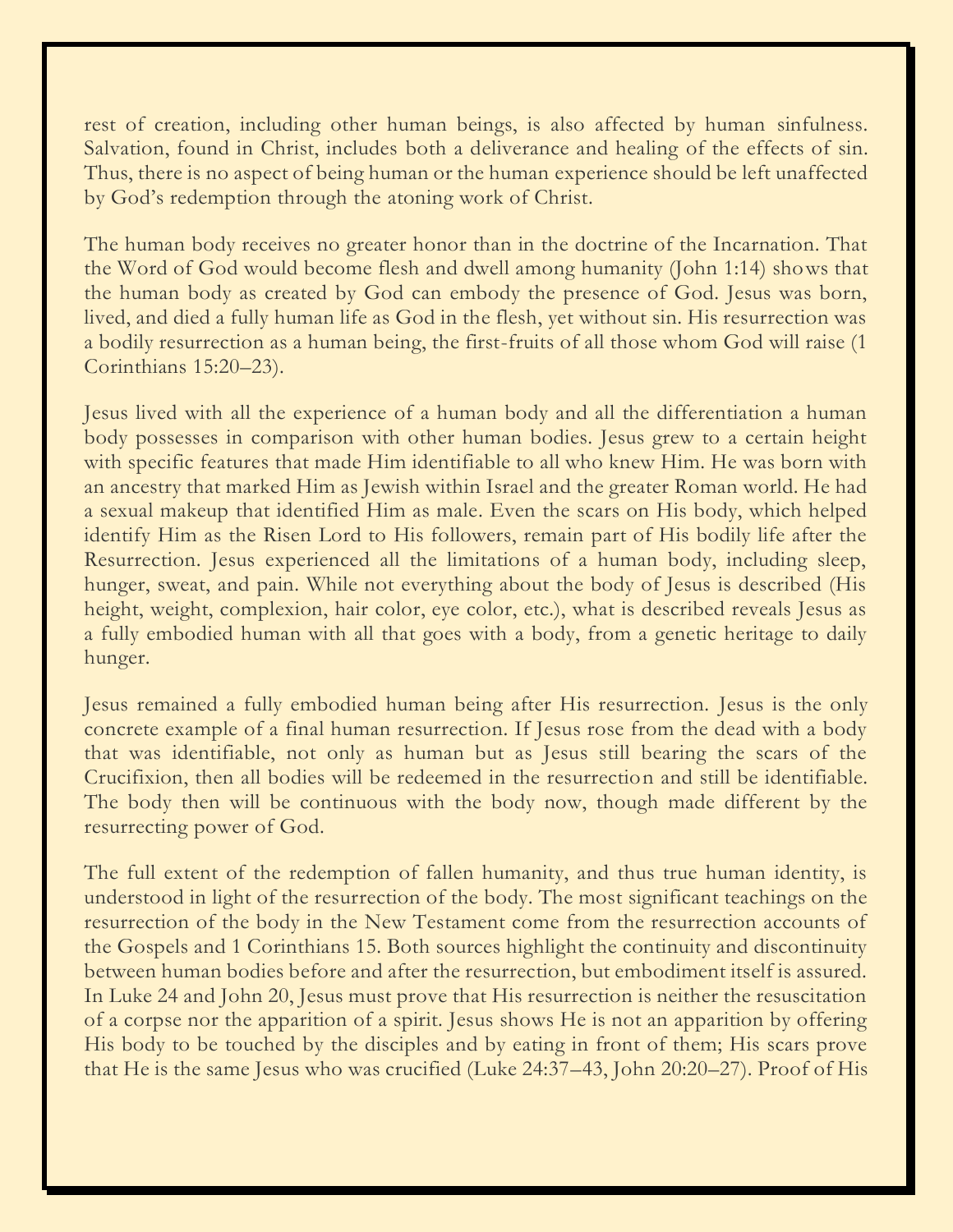resurrection depends on His continued embodiment, which in turn becomes the guarantee of our physical resurrection. Jesus is no less incarnate as the Risen Lord.

According to many commentators, Paul explains the doctrine of resurrection in 1 Corinthians 15 because some within the Corinthian church were denigrating the body to the point of denying the truth or necessity of the Resurrection. He defends the teaching in light of the proven resurrection of Jesus (vv.1–11), which guarantees the future resurrection of humans (vv.12–34). In the last half of the chapter, Paul describes the resurrection through comparison with the body's present expression. Resurrected bodies will be continuous with present bodies like a plant is continuous with the seed from which it springs. While the former bodies are perishable, weak, and "dusty," the resurrected bodies will be imperishable, powerful, and "spiritual." It is the "flesh and blood" of the current bodies that cannot inherit the kingdom of God, but God will grant glorified bodies that can. The difference between the natural and glorified bodies is a difference of mortality, not a difference of embodiment.

The doctrine of the resurrection establishes the continuation of the human body as the intention of God in the salvation of humanity. The God who created humans as whole beings (comprised of body and an immaterial nature) intends for life in the age to come to be as whole beings. Redemption is not complete until bodies are raised to life. While this does not mean that there is no experience of God between physical death and resurrection (2 Corinthians 5:6–8), it does mean that wholeness is not expressed without bodies. The Bible presents human beings as whole unities, as bodies of dust initially enlivened by the breath of God (Genesis 2:7) who will one day become bodies of glory vitalized by the Spirit of God. No account of heaven that makes the final resurrection anticlimactic can be considered a Christian view of the afterlife.

True human identity is what is being realized in relationship with Christ, body and an immaterial nature, which will culminate in the Resurrection. No account of humanity that asserts the interior life as the true self over against the body is a biblical understanding of humanity. The true self is a whole being, redeemed and restored through the work of Christ to a glorious resurrection that reflects God's final intention for embodied humanity. That resurrection involves the whole body, because gendered bodies were part of God's good creation and not a result of the Fall, because humanness will not be less as redeemed than it was as fallen, and because the assumption from the Gospels' accounts is that *Jesus* was still recognized as a whole being after His resurrection.

However, at the root of both the sexual immorality as well as the rampant gender confusion is *Humanism*. As fallen human beings, we can never know are purpose from an ego-centric perspective, apart from God, we must interpret reality from a Christ-centric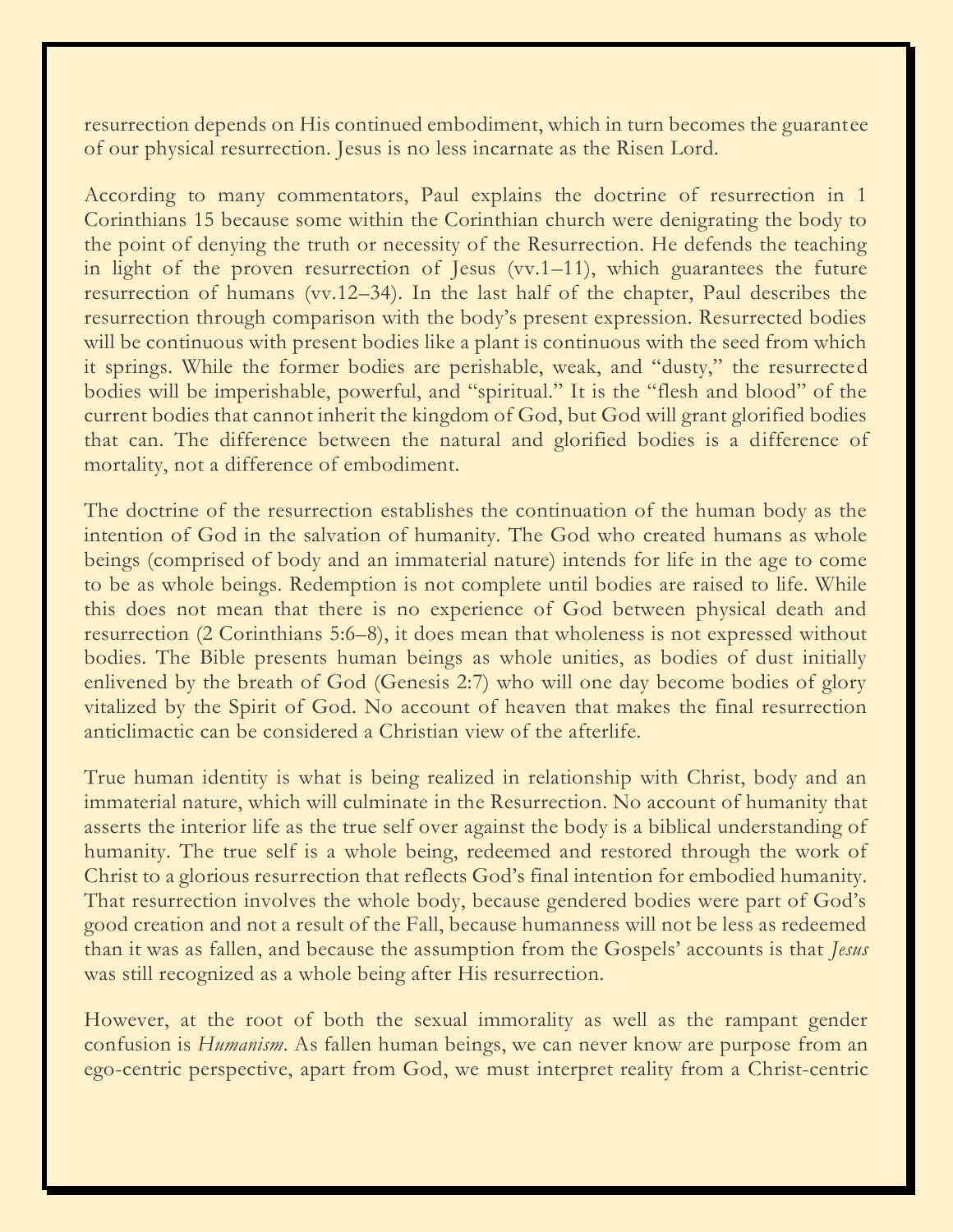posture, looking to God's Word which teaches us *why* we are only male and female. Let's go back to creation…

## **MALE AND FEMALE, HE CREATED THEM**

*"And God said, Let us make man in our image, after our likeness: and let them have dominion over the fish of the sea, and over the fowl of the air, and over the cattle, and over all the earth, and over every creeping thing that creepeth upon the earth. So God created man in his own image, in the image of God created he him; male and female created he them. And God blessed them, and God said unto them, Be fruitful, and multiply, and replenish the earth, and subdue it: and have dominion over the fish of the sea, and over the fowl of the air, and over every living thing that moveth upon the earth." Genesis 1:26-28*

In considering *gender rebellion*, there are three striking points that come to mind when reading *Genesis 1:26-28*. One is that God created *human beings.* The second is that God created us in *His image*. The third is that God created us *male and female…*

### **God Created Human Beings**

Let's take the first truth: *Human beings have been created by God.* I think this begs for an explanation. *Why* did he create us? When you make something, you have a reason for making it. But does the world as we know it give an adequate answer to that question? "Only in Christ can the purpose of creation be achieved."

The Old Testament speaks of man bringing the world under his dominion. It speaks of being created to show forth God's glory (Isa 43:7). It speaks of the earth being filled with the knowledge of the glory of the Lord. But what do we see? We see a world in rebellion against the Creator. We see the Jewish Scriptures coming to an end with the story of creation utterly unfinished and the hope of glory still to come. So, just believing that God created human beings the way the Jewish Scriptures teach that he did begs for the rest of the story to be told, namely, *Christianity*. Only in Christ can the purpose of creation be achieved.

#### **God Created Us in His Image**

Or take the second truth for example: *God created us in his image*. Surely this must have something to do with why we are here. His purpose in making us must have something wonderful to do with the fact that we are not frogs, or lizards, or birds, or even monkeys. We are human beings in the image of God, we alone and no other animal.

But what a mess we have made of this awesome dignity. Are we like God? Well, yes and no. Yes, we are like God, even sinful and unbelieving there is a likeness. We know this because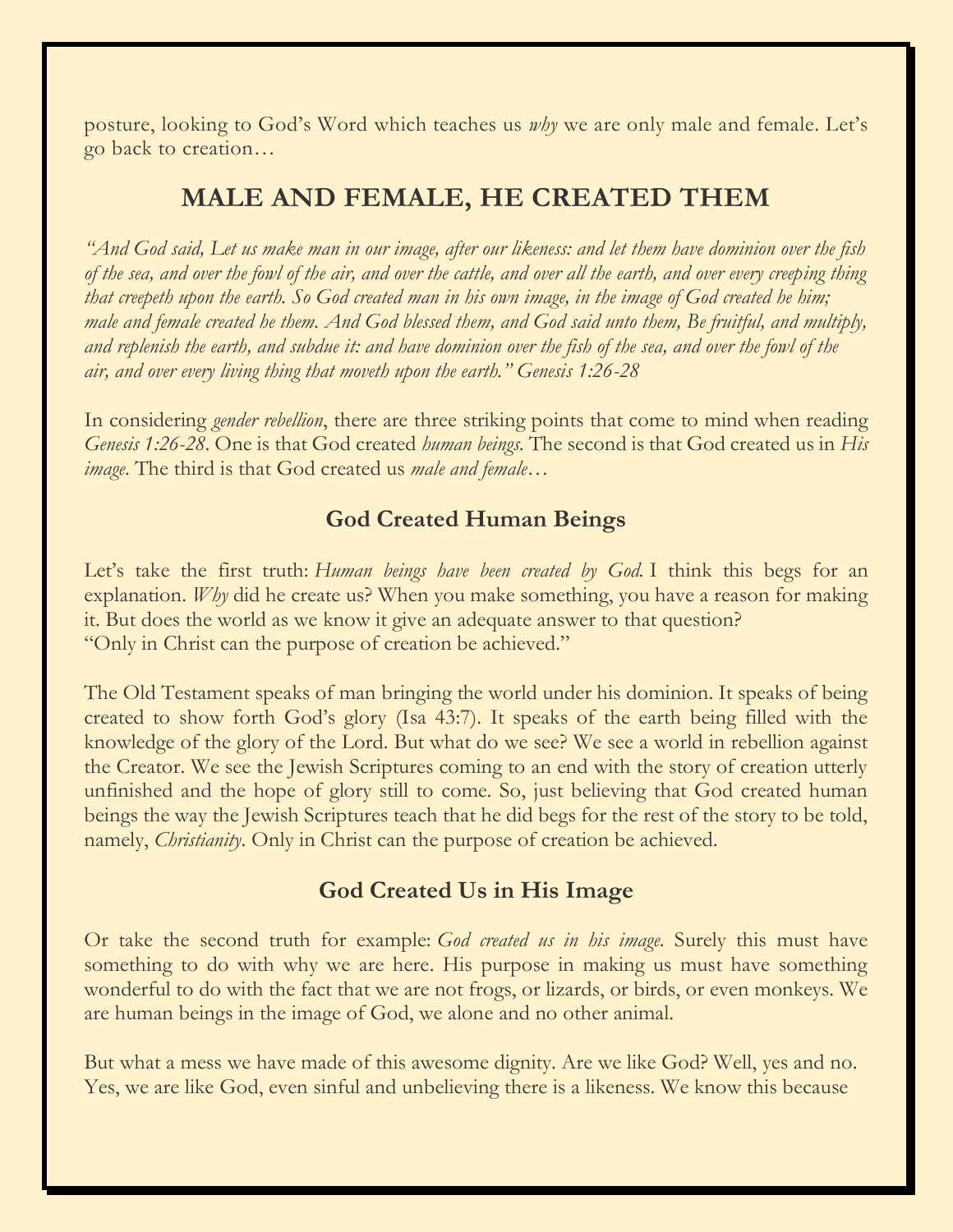in [Genesis](https://biblia.com/bible/esv/Gen%209.6) 9:6 God said to Noah, "Whoever sheds the blood of man, by man shall his blood be shed; for God made man in his own image." In other words, even in a world where sin abounds (with the likes of murder), human beings are still in the image of God. They may not be killed like mice and mosquitoes. You forfeit your life if you murder a human being (see [James](https://biblia.com/bible/esv/James%203.9)  $3:9$ ).

But are we the image God made us to be? Is not the image marred sometimes almost beyond recognition? Do you feel that you are like God in the way you should be? So, here again, the belief that we were created in God's image begs for a completion — in this case, a redemption, a transformation, a kind of re-creation. And that is exactly what Christianity brings: By grace are you saved through faith; and this is not your own doing, it is the gift of God — not of works, lest any man should boast. For we are his workmanship, created in Christ Jesus for good works . . . Put on the new nature created after the likeness of God in true righteousness and holiness." (Eph 2:8-10;4:24)

God created us in his image, but we have marred it almost beyond recognition, and Jesus is the answer. He comes by faith, he forgives, he cleanses, and he begins a reclamation project called sanctification that will end in the glory that God intended for human beings in the first place. Therefore, since we know that we were created in the image of God, our sin and corruption begs for an answer. And *Jesus is the answer*.

#### **God Created Us Male and Female**

The third truth in these verses is that *God created us male and female*. And this too points to Christianity and begs for the completion of Christ. How? In at least two ways. One comes from the mystery of marriage. The other comes from the historical ugliness of male-female relationships in sin.

## **The Mystery of Marriage**

Take the mystery of marriage. In Genesis 2:24, right after the account of how woman was created, Moses (the writer of Genesis) says, "Therefore a man leaves his father and his mother and cleaves to his wife, and they become one flesh." Now when the apostle Paul quotes this verse in Ephesians 5:31, he says, "*This is a great mystery, and I say it refers to Christ and the church.*" And, with that as his clue, he unfolds the meaning of marriage: It's a symbol of Christ's love for the church represented in the husband's loving headship toward his wife; and it's a symbol of the church's glad submission to Christ represented in the wife's relation to her husband. He calls Genesis 2:24 a "mystery" because God did not reveal clearly all his purposes for the marriage of male and female in Genesis. There were hints and pointers in the Old Testament that marriage was like the relation of God and his people. But only when Christ came did the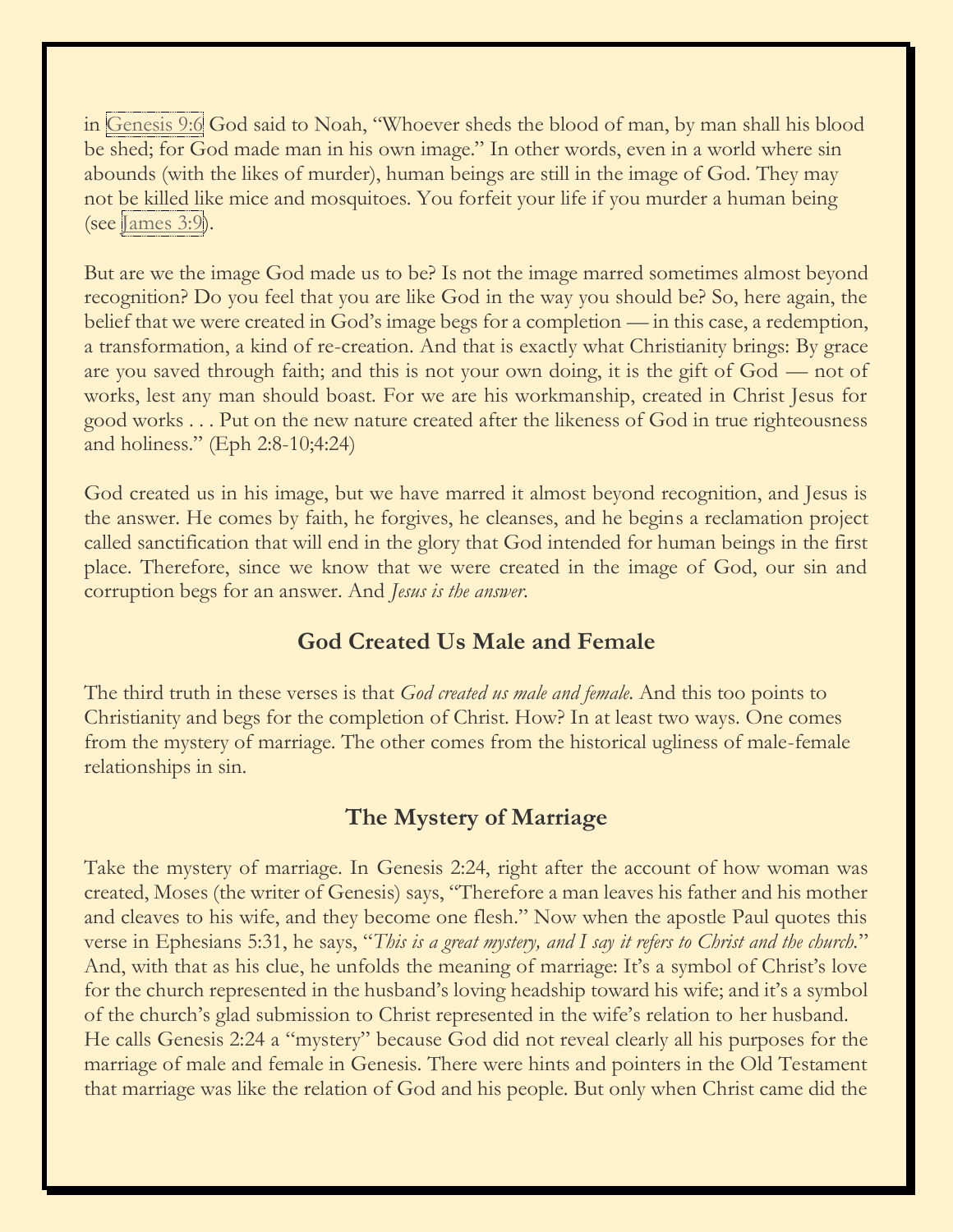mystery of marriage get spelled out in detail. It is meant to be a portrait of Christ's covenant with his people, his commitment to the church.

Do you see, then, how God's creating man as male and female, and then ordaining marriage as the relationship in which a male leaves mother and father and cleaves to his wife in covenant commitment — how this act of creation and this ordinance of marriage beg for the revelation of Christ and his church? They beg for Christianity as the revelation of the mystery.

"Christianity completes our comprehension of the marriage covenant."

This is a very foreign thought to most people, even most Christians, because marriage is a secular institution as well as a Christian one. You find it in all cultures, not just in Christian societies. So we are not prone to think of all the non-Christian marriages that we know as mysterious symbols of Christ's relation to the church. But they are, and our very existence as male and female in marriage cries out for Christ to make himself known in his relation to the church. Christianity completes our comprehension of the marriage covenant.

Let me paint a picture for you here and give it a twist that you may not have thought of before. Christ is coming again to this earth. Even as you saw him go, he will come again, the angels said. So imagine that day with me. The heavens are opened, the trumpet sounds, and the Son of Man appears on the clouds with power and great glory and with tens of thousands of holy angels shining like the sun. He sends them out to gather his elect from the four winds and raises from the dead those who died in Christ. He gives them new and glorious bodies like his own, and transforms the rest of us in the twinkling of an eye to be fit for glory.

The age-long preparation of the bride of Christ (the church!) is finally complete and he takes her arm, as it were, and leads her to the table. The marriage supper of the Lamb has come. He stands at the head of the table and a great silence falls over the millions of saints. And he says, "This, my beloved, was the meaning of marriage. This is what it all pointed toward. This is why I created you male and female and ordained the covenant of marriage. Henceforth there will be no more marriage and giving in marriage, for the final reality has come and the shadow can pass away" (see Mark 12:25; Luke 20:34-36).

Now, recall what we are doing: We are trying to see that the third truth, God created us in his image as male and female, points to Christianity as its completion. And I said it does this in two ways. The first was by the mystery of marriage. The creation of human beings as male and female provides the necessary framework in creation for the ordinance of marriage. You could not have marriage without male and female. And the meaning of marriage is not known in its essence or fullness until we see it as a parable of Christ's relationship to the church.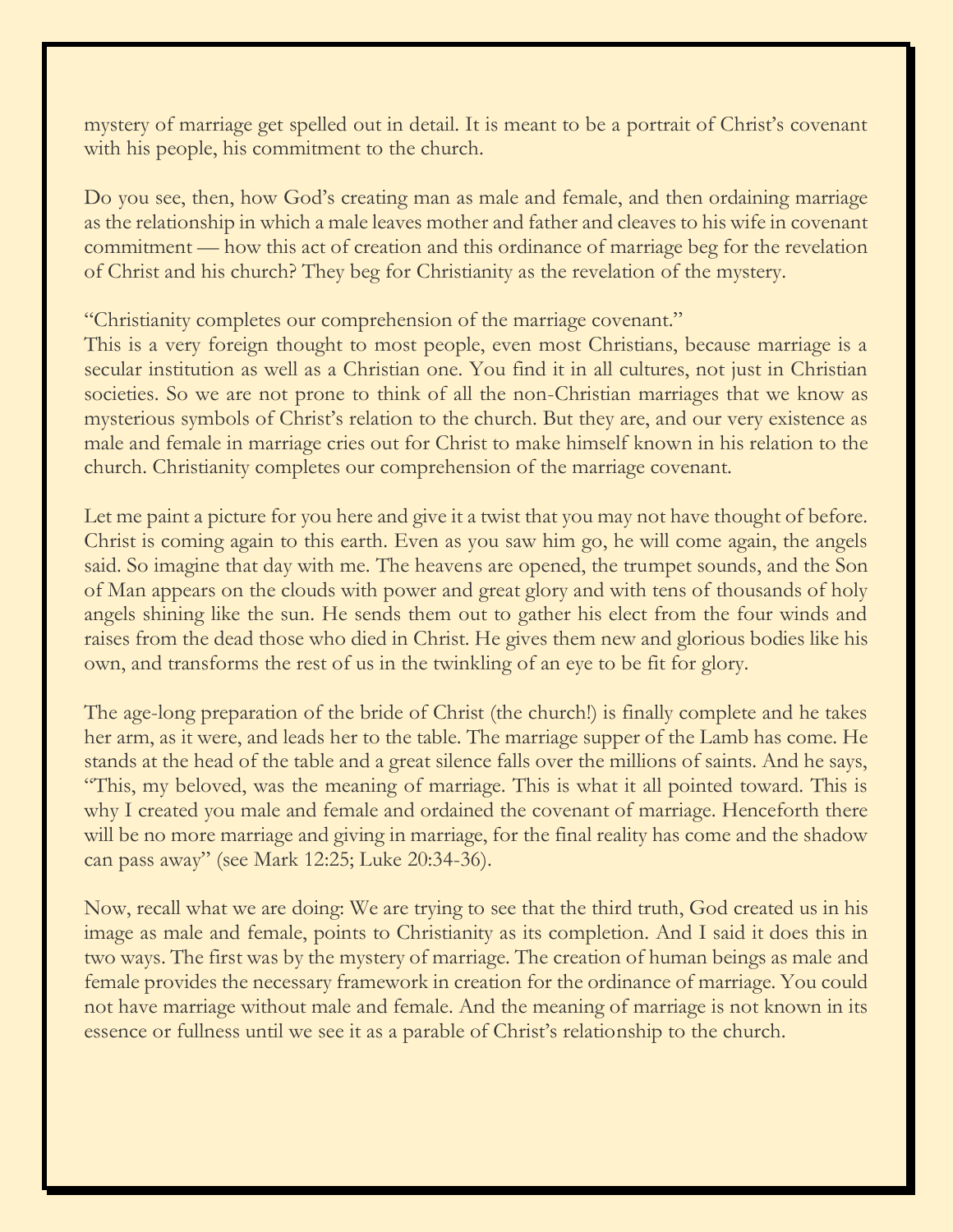So, creation as male and female points to marriage and marriage points to Christ and the church. And therefore the belief that God created us in his image as male and female is not complete without Christianity — without Christ and his saving work for the church.

## **The Historical Ugliness of Male-Female Relationships**

Now I said that there was another way that the creation of male and female in God's image points to Christianity as the necessary completion, namely, from its distortion in the historical ugliness of male-female relationships. Let me try to explain.

When sin entered the world, the effect on our relationship as male and female was devastating. God comes to Adam after he had eaten the forbidden fruit and asks what has happened. Adam says in [Genesis](https://biblia.com/bible/esv/Gen%203.12) 3:12, "The woman whom you gave to be with me, she gave me fruit of the tree and I ate." In other words, it is her fault (or yours for giving her to me!), so if somebody must die for eating the fruit, it better be her!

There you have the beginning of all domestic violence, all wife abuse, all rape, all sexual slurs, all the ways of belittling woman whom God created in his own image.

Genesis 3:16 pronounces a curse on fallen man and woman like this: To the woman, God says, "*I will greatly multiply thy sorrow and thy conception; in sorrow thou shalt bring forth children; and thy desire shall be to thy husband, and he shall rule over thee*." In other words, the result of sin and the curse of our age is conflict between the sexes. This verse is not a description of the way things should be. This is a description of the cursed way things are going to be while sin reigns. Dominating men and devious women. This is not the meaning of male and female in God's image. It is the ugliness of sin.

Now how does this ugliness point to Christianity? It points to Christianity because it begs for the healing that Christianity brings to the relationship between men and women. If God created us in his image *as male and female*, that implies equality of personhood, equality of dignity, mutual respect, harmony, complementarity, a unified destiny. But where is all this in the history of the world? It's in the healing that Jesus brings.

## **Two Observations About the Healing Jesus Brings**

There is so much to say here. But let me just mention two things.

#### **1. The Destiny of Being Created Male and Female**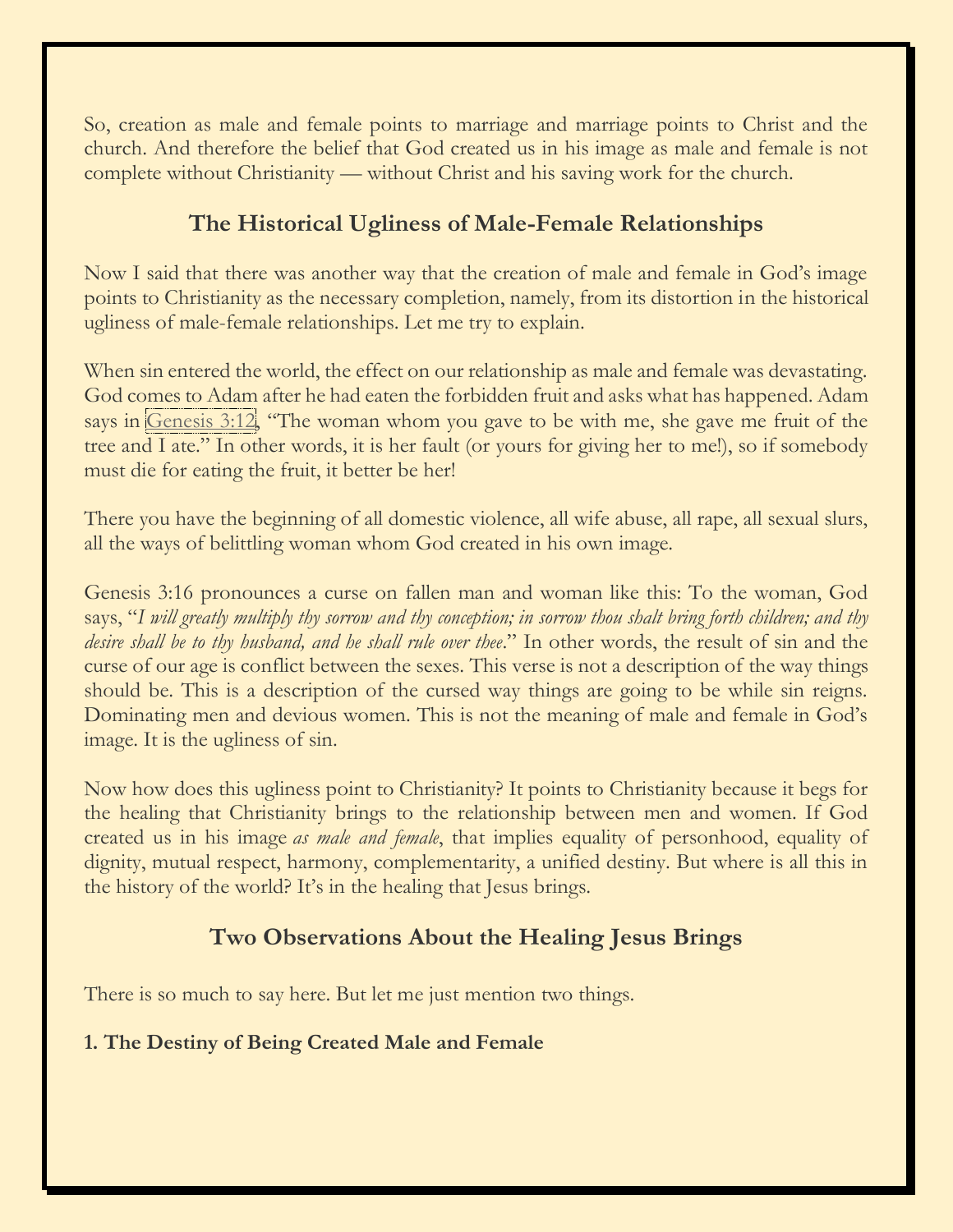In 1 Peter 3:7, Peter says that a Christian husband and wife are "fellow heirs of the grace of life." What does this mean? It means that in Christ men and women recover what was meant by being created male and female in God's image. It means that together as male and female they are to image-forth the glory of God and together as fellow-heirs they are to inherit the glory of God.

Creation as male and female in God's image (when you see it alongside sin) begs for the completion of the healing that comes with the transforming work of Christ and the inheritance he purchased for sinners. Christ recovers from sin the reality that male and female are fellowheirs of the grace of life.

#### **2. The Meaning of Singleness as Male and Female**

The other thing to mention about the way Christ turns things around and overcomes the ugliness of our warfare and fulfills the destiny of being created male and female in the image of God is found in 1 Corinthians 7. There Paul says something almost unbelievably radical for that day:

"*I say therefore to the unmarried and widows, It is good for them if they abide even as I…But if they cannot contain, let them marry: for it is better to marry than to burn…He that is unmarried careth for the things that belong to the Lord, how he may please the Lord: But he that is married careth for the things that are of the world, how he may please his wife…And this I speak for your own profit; not that I may cast a snare upon you, but for that which is comely, and that ye may attend upon the Lord without distraction." R 1 Cor 7:8a-9, 32, 35*

Christ recovers from sin the reality that male and female are fellow-heirs of the grace of life. Do you see what this implies? It implies that the healing that Jesus brings to male and female created in God's image is not dependent on marriage. In fact, Paul's experience as a single man (and the model of Jesus as a single man) taught him that there is a kind of single-minded devotion to the Lord possible to the single man or woman that is not usually the portion of married saints.

Another way to say it is this: Marriage is a temporary institution for this age until the resurrection of the dead. The essence of its meaning and purpose is to represent Christ's relation to the church. But when the reality comes, the representation as we know it will be laid aside. And there will be neither marriage nor giving in marriage in the age to come. And those who have been single and devoted to the Lord will sit down at the marriage supper of the Lamb as full fellow-heirs of the grace of life. And according to their devotion to the Lord and their sacrifices they will be rewarded with affections and relationships and joys beyond all imagination.